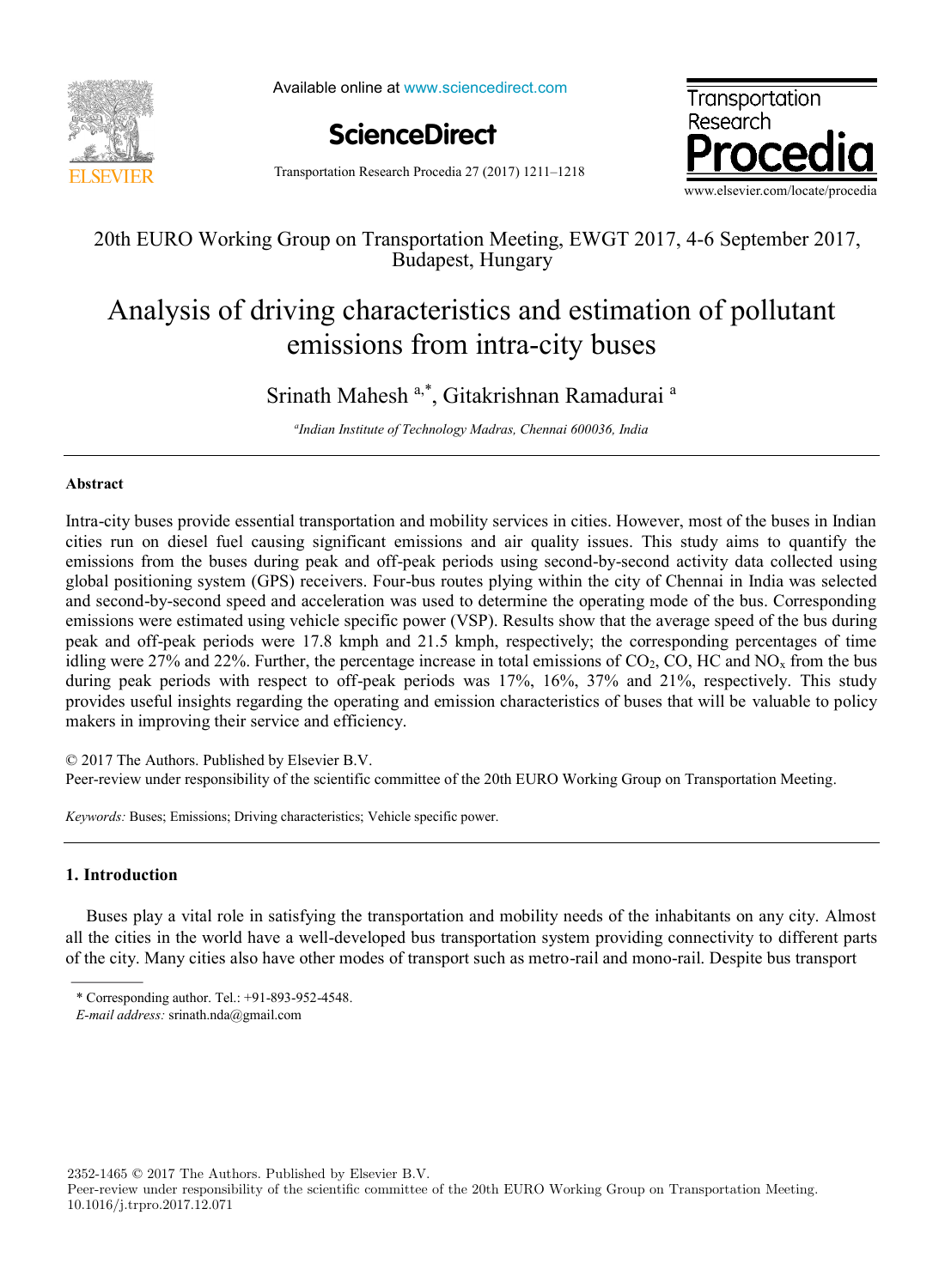experiencing stiff competition from rail-based transport, buses continue to serve as feeder to the rail services as they provide last mile connectivity to the commuters. In addition, the operation of buses does not require any additional infrastructure to be set up and can be easily altered to different time schedules and routes. This is crucial with regard to developing countries facing shortage of funds and resources. Thus, buses play an indispensable role in meeting the transportation needs of the residents of a city.

Many cities in India have well developed bus transportation system which are operated and managed by the respective transport corporations. In Delhi, the Delhi Transport Corporation (DTC) operates about 3,106 compressed natural gas (CNG) buses on 773 routes (Source: dtc.nic.in). In Bangalore, the Bangalore Metropolitan Transport Corporation (BMTC) owns 6,122 buses, carrying 4.8 million passengers per day. Overall, bus transport has a share of 30% of all trips. In Ahmedabad, 900 buses carry about 900,000 passengers a day accounting for a share of 8% of all trips. Besides, Janmarg, India's first fully-fledged bus rapid transit system (BRTS) is operational in Ahmedabad.

The study area of Chennai also has well-developed bus transport. Intra-city buses in Chennai are owned and operated by the Metropolitan Transport Corporation (MTC), an undertaking of the Government of Tamil Nadu. Currently, MTC has a fleet size of 4,010 buses with an average age of 6.83 years. Around 800 bus routes of different service types ply on a daily basis. Daily average kilometers travelled by a bus is approximately 295 km (Source: mtcbus.org). However, buses experience severe overcrowding during peak-hours with more than 70 passengers travelling in the bus at one time. This leads to inconvenience to passengers thereby causing drop in bus ridership and promotes the use of personal vehicles for work trips.

Driving characteristics of a vehicle provide useful information regarding the operation of the vehicle which can be used for evaluating efficiency. With the widespread availability of Global Positioning System (GPS) devices, recording accurate second-by-second location and speed data of any vehicle has become relatively easy. Further, the second-by-second vehicle activity (speed and acceleration) data can be used for estimating emissions directly or by developing a driving cycle from the data.

Thus, the objectives of this study are to examine the different driving characteristics of intra-city buses during peak and off-peak periods and to estimate the resulting emissions. The results of this study would be useful to policy makers in understanding the driving characteristics of intra-city buses and in deciding the impact of these buses on air quality of the city.

#### **2. Literature review**

Many studies have used second-by-second GPS data of vehicles to determine the driving characteristics and in developing real-world driving cycles for emission testing. Hung et al. (2005) collected speed-time data in peak and non-peak periods on both weekdays and weekends in three cities of Pearl River Delta (Hong Kong, Macao and Zhuhai), China. Car chasing technique was used to collect data with the experimental car equipped with infrared tachometer, microwave speed sensor and GPS receiver. The study found all the cities having percentage of acceleration and deceleration above 30% in all periods. Wang et al. (2008) analyzed driving characteristics for eleven cities in China, covering different sizes and locations. Speed-time data was collected in each city on freeways, arterials, and residential roads during peak and off-peak periods. The range of average speed during offpeak period was between 23 and 41 kmph; whereas during peak-hour the range of average speed was between 16 and 31 km/h. The study found that city size, local road infrastructure, and driving behavior lead to significant differences in vehicle driving patterns among the cities. Proportion of idling in Beijing was 16% and 29% during off-peak and peak hours, respectively whereas the corresponding values in Shanghai were 19% and 38%. In another study in Beijing, Lai et al. (2013) analyzed driving characteristics of transit buses using eight assessment parameters including average speed, average acceleration, average deceleration, average dwell time, idling proportion, acceleration proportion, cruising proportion, and deceleration proportion. Three different bus lines, namely BRT, express and regular, were chosen for the study. The average speeds of BRT, express, and regular lines were 20.71, 25.5, and 15.16 km/h, respectively. The proportion of time spent in acceleration and deceleration were 59.08%, 69.73%, and 56.76%, respectively.

In India, Kamble et al. (2009) developed driving cycles using speed-time data collected using chase-car technique in Pune. The study found that average speed on the city roads ranges between 15 km/h and 35 km/h. The target parameters used to determine the driving cycle were percentage acceleration (14.58), percentage deceleration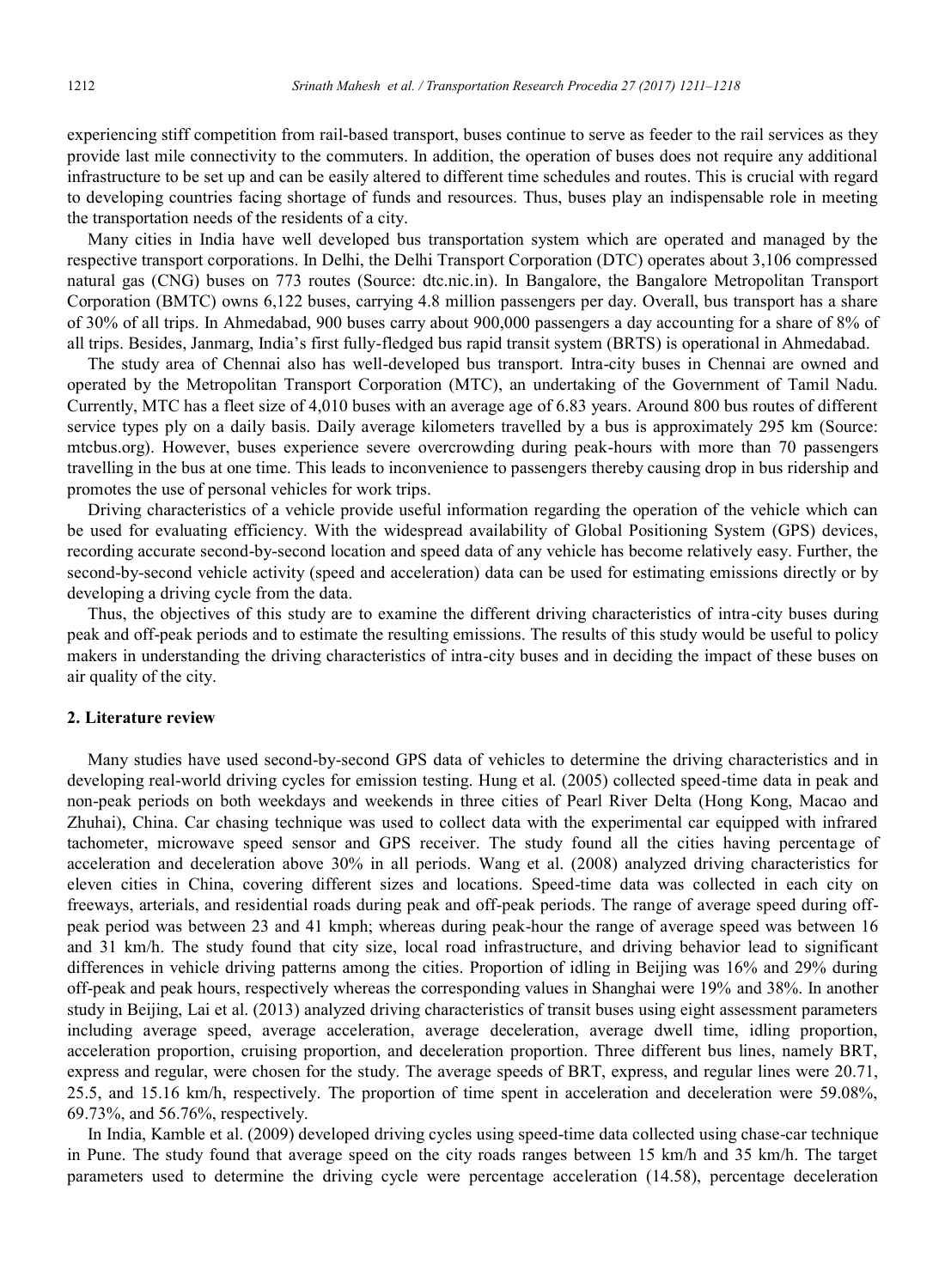(12.23), percentage cruise (54.63), and percentage idle (18.61). Nesamani and Subramanian (2011) used GPS to study the driving characteristics of intra-city buses in Chennai, India. The study found that a higher percentage of total time was spent in idle mode in all types of roads and during both peak and off-peak periods. The average speed of most of the trips were below 30 km/h.

The driving characteristics determined from the instantaneous speed has been widely used to determine vehicle specific power (VSP), which has been found to be highly correlated with emissions. VSP is defined as the power required per unit mass of the vehicle and is a function of speed, acceleration, and road grade. Zhai et al. (2008) developed a VSP based approach to estimate emissions for diesel transit buses. The VSP values were classified into eight modes and each mode was assigned an average emissions rate based on the in-use testing of 12 buses using portable emission measurement systems (PEMS). However, the tested buses were unloaded. Alam and Hatzopoulou (2014) used output from traffic microsimulation model to determine VSP and operating mode of the bus in Montreal, Canada. Zhang et al. (2014) tested seventy-five transit buses of different fuel types in Beijing to determine real-world fuel consumption and  $CO<sub>2</sub>$  emissions. The driving characteristics data collected using GPS was used to determine operating modes of the vehicle. Each operating mode was based on vehicle speed and VSP. Yu et al. (2016) used VSP to quantify fuel consumption and emissions from diesel bus in Nanjing, China. The real-world emissions were measured using PEMS and divided into 31 bins based on vehicle speed and VSP.

From the review of existing literature, it is evident that driving characteristics determined using second-bysecond GPS data provide accurate input to estimate emissions. Further, it is seen that VSP based approach to quantify emissions has been widely adopted. However, the only study in this area in India is by Nesamani and Subramanian (2011), which analyzed driving characteristics of buses, but did not estimate the corresponding emissions.

# **3. Data collection**

 The second-by-second data from four bus routes were collected on a weekday in the month of August, 2016 using hand-held GPS units. The data collected included date, time, latitude, longitude, altitude, and instantaneous speed. From the second-by-second speed, acceleration and deceleration were determined. The data consisted of twenty-five trips of the bus from origin to destination for all the four routes during peak (10 trips) and off-peak periods (15 trips). For each trip, the start time, end time, and journey time were recorded. The route length and scheduled journey time of the routes are shown in Table 1.

| Table 1. Details of the study routes. |                   |                     |  |  |  |  |  |  |
|---------------------------------------|-------------------|---------------------|--|--|--|--|--|--|
| Route number                          | Route length (km) | Journey time (min.) |  |  |  |  |  |  |
| R1                                    | 19.5              | 65                  |  |  |  |  |  |  |
|                                       |                   |                     |  |  |  |  |  |  |
| R <sub>2</sub>                        | 24.3              | 75                  |  |  |  |  |  |  |
| R <sub>3</sub>                        | 36.5              | 100                 |  |  |  |  |  |  |
| R <sub>4</sub>                        | 40                | 100                 |  |  |  |  |  |  |
|                                       |                   |                     |  |  |  |  |  |  |

#### **4. Analysis of driving characteristics**

 From the literature review, the following driving parameters were identified for characterization of driving conditions:

- Average speed  $(V_1)$  Average of the entire journey speed including idling
- Average running speed  $(V_2)$  Average speed excluding idling time
- Maximum speed  $(V_{max})$  Maximum speed observed during the trip
- Average acceleration  $(A)$  Average acceleration of all acceleration phases
- Average deceleration  $(D)$  Average deceleration of all deceleration phases
- Maximum acceleration (Amax) Maximum acceleration of entire trips
- Maximum deceleration  $(D_{\text{max}})$  Maximum deceleration of entire trips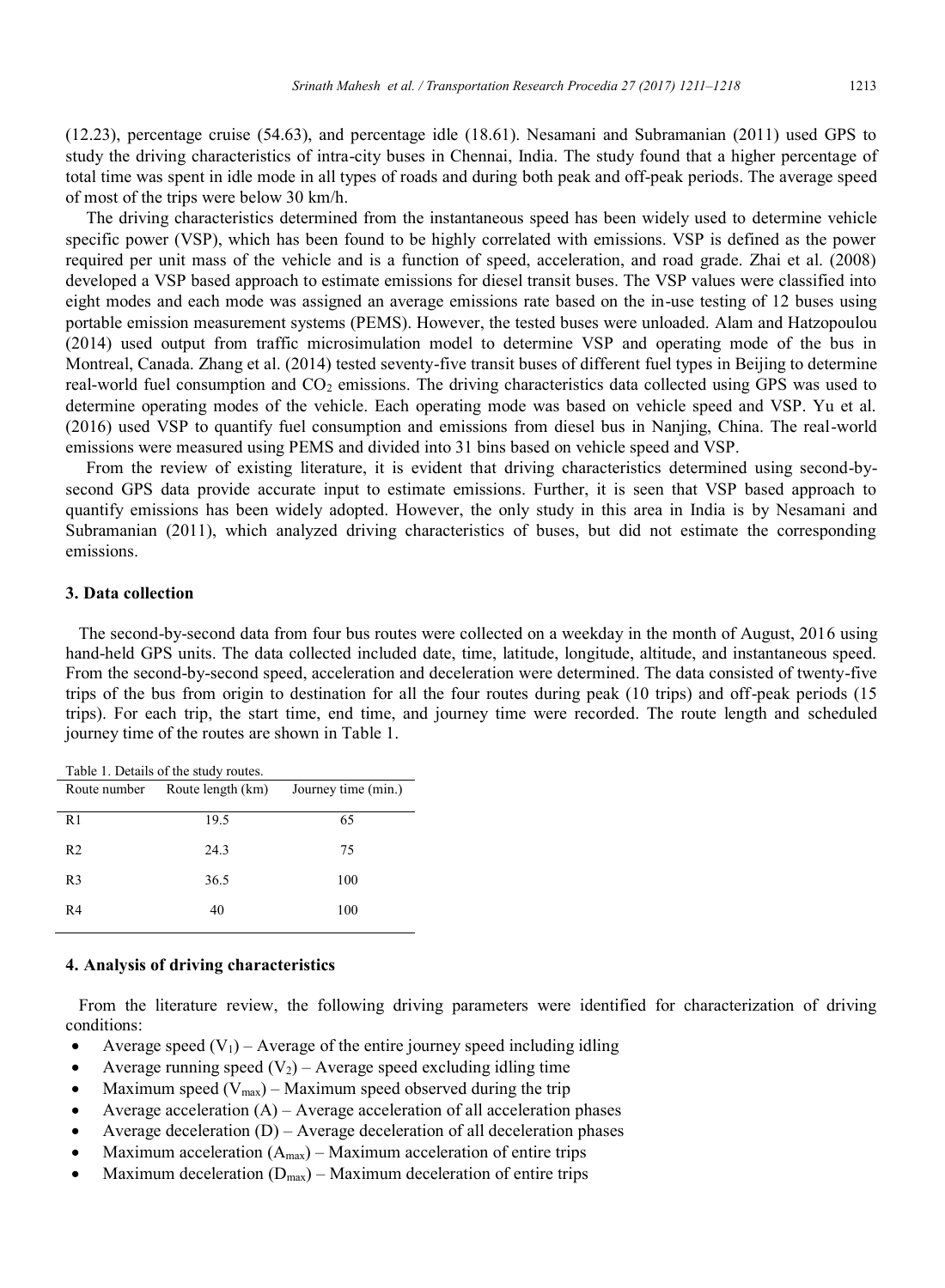- Percentage of time spent in idle mode  $(P_i)$  Both speed and acceleration equals zero
- Percentage of time spent in acceleration mode  $(P_a)$  Speed greater than 5 kmph and acceleration greater than  $0.1 \text{ m/s}^2$
- Percentage of time spent in deceleration mode  $(P_d)$  Speed greater than 5 kmph and deceleration greater than  $0.1 \text{ m/s}^2$
- Percentage of time spent in creeping mode  $(P_{cr})$  Speed less than 5 kmph excluding idling
- Percentage of time spent in cruise mode  $(P_c)$  Speed greater than 5 kmph and acceleration between -0.1 and  $0.1 \text{ m/s}^2$ .
- Number of stops per km (Stops/km) Total route length divided by the total number of stops including stops due to signalized intersections and congestion

 Figure 1 compares the average speed during peak and off-peak periods for the four bus routes. It is seen that average speed during peak period is below 20 kmph for three routes with significant difference relative to off-peak hour. Average speed is almost the same during peak and off-peak periods for route 1. Moreover, average speed during off-peak is also less than 25 kmph for three bus routes which is significantly low. Further, considerable difference is seen between average speeds on different routes. Figure 2 shows a typical speed profile of a bus during peak and off-peak periods. It is clearly seen that during peak periods, a considerable amount of time is spent idling because of which the duration of the trip increases.



Fig. 1. Average speed during peak and off-peak periods along the four bus routes.

 Table 2 shows the driving characteristics during peak and off-peak periods. It is seen that average running speed is higher in off-peak hours relative to peak periods, whereas the maximum speed and acceleration/deceleration characteristics remain almost same. Percentage of time spent in idling during peak hour is higher than during offpeak hour; percentage of time spent in other driving modes does not differ much. However, the number of stops per km increases drastically during peak periods relative to off-peak periods.

| Table 2. Driving pattern in peak and off-peak periods. |                 |                          |                            |                |                |                               |                               |           |             |              |                           |                |                       |
|--------------------------------------------------------|-----------------|--------------------------|----------------------------|----------------|----------------|-------------------------------|-------------------------------|-----------|-------------|--------------|---------------------------|----------------|-----------------------|
| Time<br>period                                         | $V_1$<br>(km/h) | $\mathrm{V}_2$<br>(km/h) | $V_{\text{max}}$<br>(km/h) | А<br>$(m/s^2)$ | D<br>$(m/s^2)$ | $A_{\text{max}}$<br>$(m/s^2)$ | $D_{\text{max}}$<br>$(m/s^2)$ | $P_i$ (%) | $P_{a}$ (%) | $P_d$<br>(%) | $P_{cr}$<br>$\frac{6}{2}$ | $P_c(^{0}/_0)$ | No.<br>οt<br>stops/km |
| Peak                                                   | 17.8            | 24.9                     | 63.4                       | 0.38           | $-0.53$        | 2.31                          | $-2.72$                       | 27.54     | 34.54       | 22.35        | 3.02                      | 12.55          |                       |
| Off-<br>peak                                           | 21.5            | 27.2                     | 63.7                       | 0.37           | $-0.52$        | 2.28                          | $-2.81$                       | 21.69     | 36.57       | 24.64        | 2.43                      | 14.67          |                       |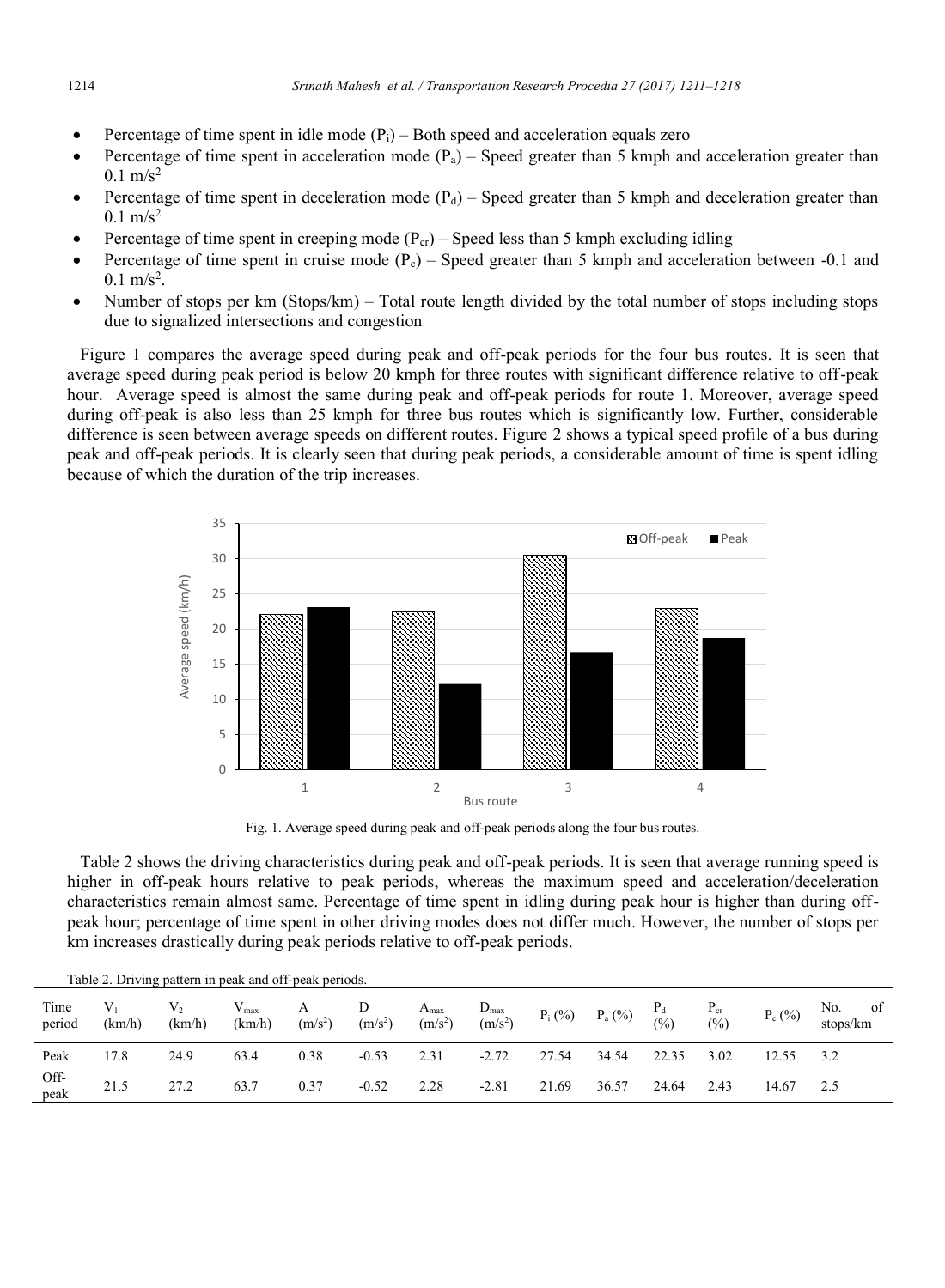

Fig. 2. Typical variation in instantaneous speeds during peak and off-peak periods during one trip.

## **5. Estimation of emissions**

 Vehicle specific power (VSP) has been found to have a high correlation with emissions and is widely used for estimating emissions from vehicles (Jimenez et al., 1999). Based on the instantaneous speed and acceleration, vehicle specific power is determined using the equation shown below,

$$
VSP = v \times [a + g \times grade + g \times C_r] + \frac{1}{2} \rho_a \frac{C_D \times A}{m} \times v^3
$$
\n(1)

Where *VSP* is estimated vehicle specific power in  $kW/ton$ , *v* is the instantaneous speed in m/s, *a* is instantaneous acceleration in m/s<sup>2</sup>, g is the acceleration due to gravity in m/s<sup>2</sup>, grade is the gradient in %,  $C_r$  is the rolling resistance coefficient,  $\rho_a$  is the ambient air density in kg/m<sup>3</sup>,  $C_D$  is the aerodynamic drag coefficient, A is the frontal area in  $m^2$  and  $m$  is the vehicle total mass.

The equation 2 (USEPA, 2010b) was used to determine VSP mode of the bus, as given below:

$$
VSP = \left(\frac{A}{M}\right) \times \mathbf{v} + \left(\frac{B}{M}\right) \times \mathbf{v}^2 + \left(\frac{C}{M}\right) \times \mathbf{v}^3 + (a + g\sin\theta) \times \mathbf{v}
$$
\n<sup>(2)</sup>

where  $A$ ,  $B$ ,  $C$  are the road load coefficients in units of (kW-second)/(meter), (kW-second<sup>2</sup>)/(meter<sup>2</sup>), and (kWsecond<sup>3</sup>)/(meter<sup>3</sup>), respectively. The '*M*' represents fixed mass factor in tonnes, 'v' is the vehicle speed in meter/second, '*a*' is the acceleration in meter/second<sup>2</sup>, 'g' is the acceleration due to gravity (9.8 m/s<sup>2</sup>) and 'sin  $\theta$ ' is the fractional road grade. The road load coefficients (A, B and C) depend on the weight of the bus and are obtained from equations given in MOtor Vehicle Emission Simulator (MOVES) model user guide (USEPA, 2010b).

Using the second-by-second VSP, the operating mode of the vehicle was determined. The emission rate of CO<sub>2</sub>, CO, HC, and  $NO<sub>x</sub>$  corresponding to each operating mode of the bus was adopted from the study by Zhai et al. (2008). Further, the time spent in each of the operating modes was used to determine the total emissions from one trip of the bus from origin to destination.

 Figure 3 shows a comparison of percentage of time spent in each of the eight VSP modes for one trip each of route R3 during peak and off-peak periods. Clearly, significantly higher time is spent on VSP modes 1 and 2 (modes that include idling and low speeds) during peak hour as compared to off-peak hour.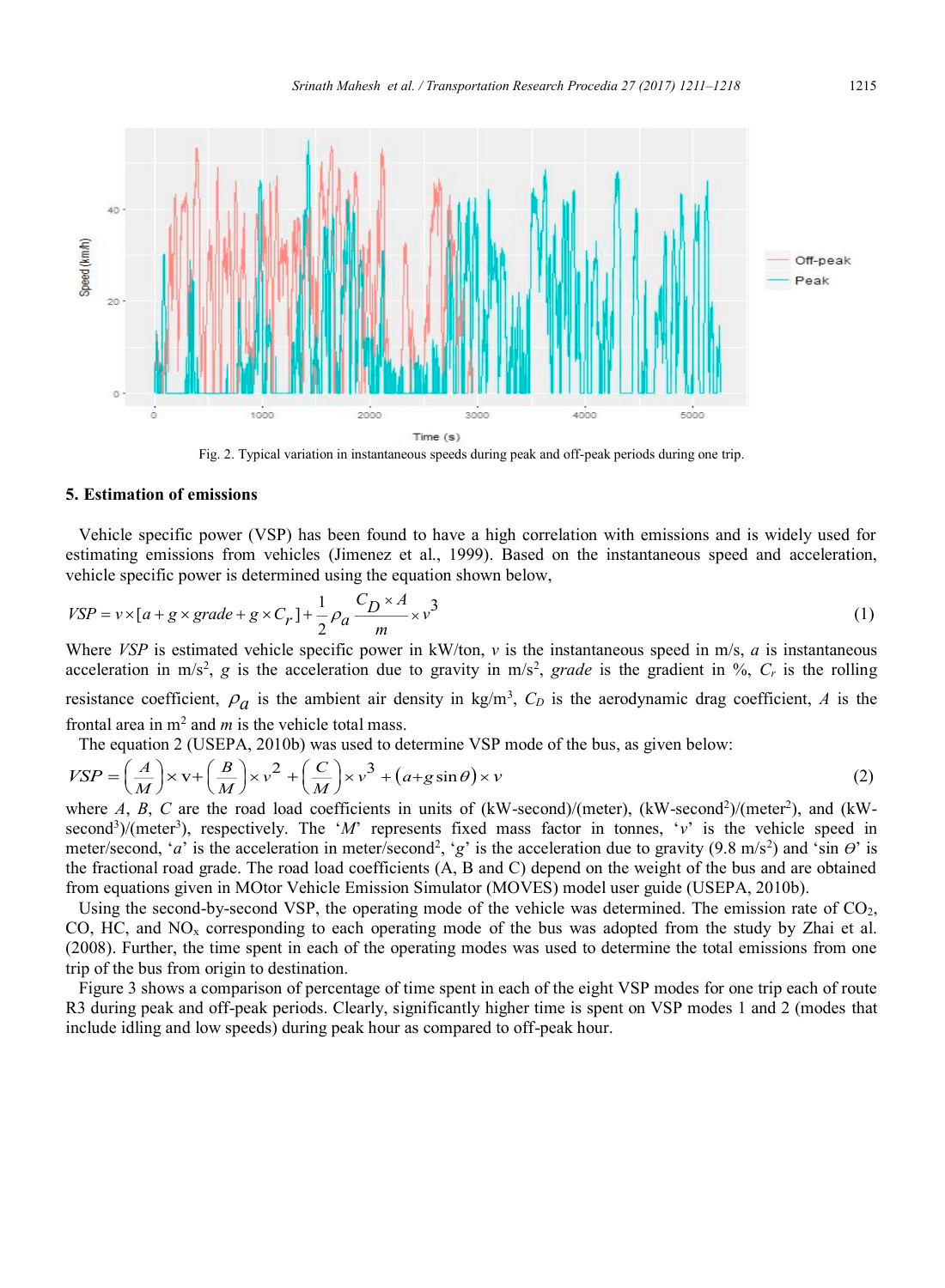

Fig. 3. Proportion of time spent in VSP modes during off-peak and peak periods.

The resultant total emissions of CO,  $CO<sub>2</sub>$ , HC and NO<sub>x</sub> along the four bus routes are shown in Table 3. Emissions of CO and  $CO_2$  increase by about 16% in peak periods relative to off-peak periods, whereas HC and NO<sub>x</sub> emissions increase by 37% and 21% respectively. This increase in emissions also indicates a corresponding increase in fuel consumption.

|  | Table 3. Total emissions during peak and off-peak periods. |  |  |
|--|------------------------------------------------------------|--|--|
|  |                                                            |  |  |

| Bus Route no.  |       | $CO2$ (kg) |        | CO(g)    |        | $HC$ (kg) | NO <sub>x</sub> (g) |          |
|----------------|-------|------------|--------|----------|--------|-----------|---------------------|----------|
|                | Peak  | Off-peak   | Peak   | Off-peak | Peak   | Off-peak  | Peak                | Off-peak |
| R1             | 32964 | 24307      | 123.51 | 92.99    | 7653.7 | 4593.3    | 457.98              | 331.73   |
| R <sub>2</sub> | 34807 | 30284      | 133.05 | 114.82   | 6808.3 | 5553      | 483.09              | 409.76   |
| R <sub>3</sub> | 57230 | 46221      | 218.94 | 175.37   | 12266  | 7322.1    | 816.23              | 608.51   |
| R4             | 51338 | 54592      | 197.52 | 209.23   | 9750.6 | 10323     | 712.61              | 747.23   |

## **6. Effect of passenger load on emissions**

 The load on the bus varies as the bus travels from origin to destination with passengers boarding and alighting from the bus. Using the data from the ticketing machine, the number of passengers in the bus between two alternative stages was determined. Passenger count varied in the range of seven to sixty-three (excluding those having bus pass). The distribution of VSP considering the load of passengers was determined assuming an average person mass of 60 kg (Shome et al., 2014). The total emissions of  $CO_2$  and  $NO_x$  were found to increase by 2.66 % and 2.07 %, respectively, whereas CO and HC showed small increase of 1.71% and 0.5%, respectively. Although not substantial, these results indicate the impact of passenger load on emissions.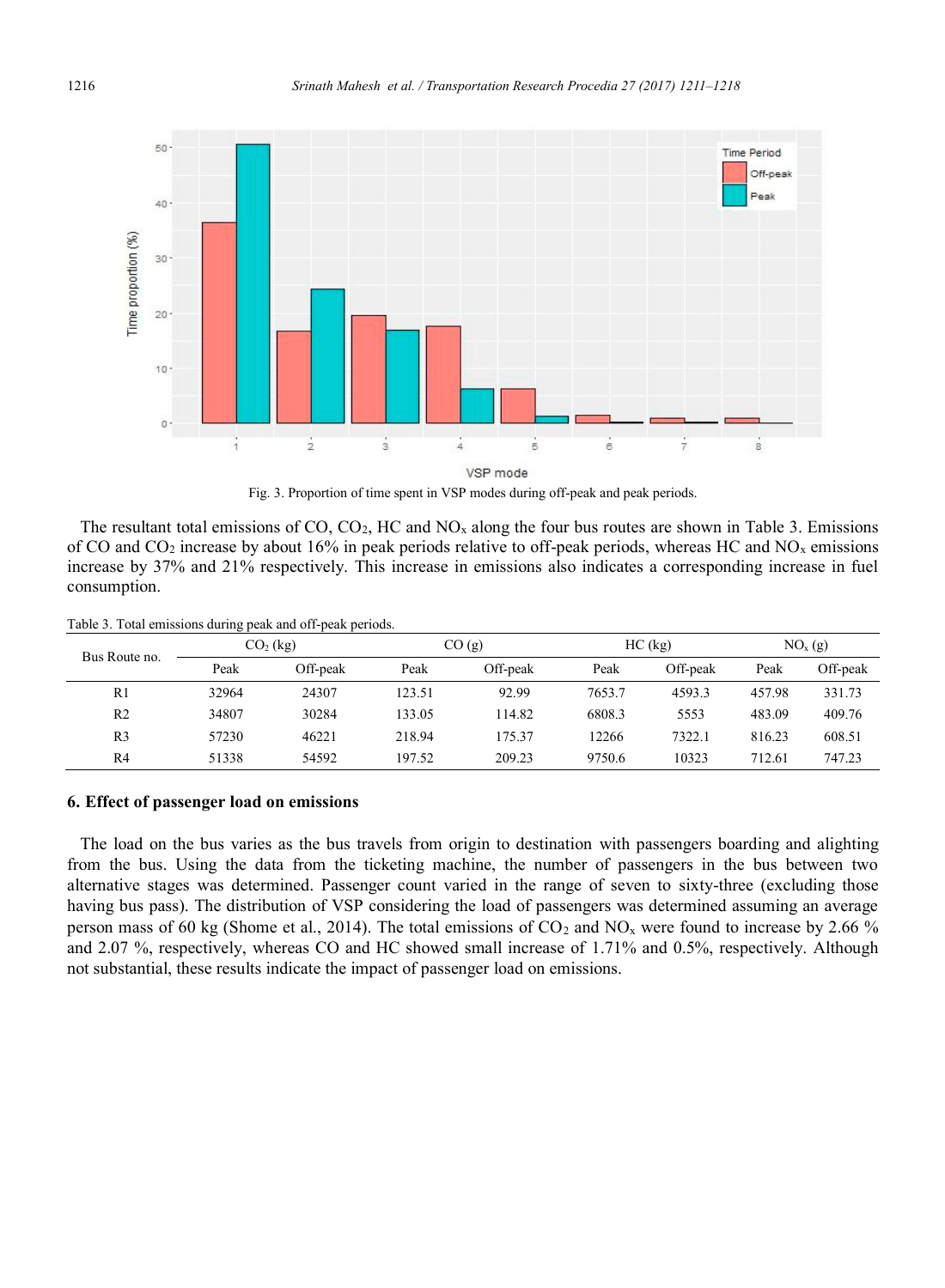

Figure 4. Emissions per passenger-kilometer for different modes (Note: number of passenger in bus is shown in parenthesis).

 The per passenger emissions per kilometre is shown in Figure 4. The emission factors for two-wheeler (TW), three-wheeler (ThW) and passenger car (PC) were obtained from ARAI report (ARAI, 2008). The occupancy of two-wheeler, three-wheeler, and passenger cars was assumed to be one, three, and three, respectively. Results show that per passenger emissions from a bus with 40 passengers is lower than that of passenger cars and marginally more than that of two-wheeler and three-wheelers. However, it is also seen that bus with 10 passengers leads to significantly higher emissions per passenger.

#### **7. Conclusions**

 This paper evaluates the driving characteristics of intra-city buses using real-world second-by-second GPS data of four routes during peak and off-peak periods. It is seen that significantly higher time is spent in idling mode during peak periods with low average speeds. Also, the number of stops per kilometer is higher during peak periods. Further, the estimated total emissions show a significant increase for all the pollutants during peak periods as compared to off-peak periods. Buses with less than 40 (20) passengers generate more emission/passenger-km than a motorized two wheelers (car with three passengers). Since most buses, particularly during off-peak periods, do not have such high ridership, the claim that bus travel is more sustainable with respect to emissions is questionable. Considering the magnitude of emissions, it may be worthwhile to adopt electric buses in cities. However, the necessary charging and maintenance infrastructure need to be setup for the electric buses to succeed in replacing the entire fleet of existing diesel buses.

## **References**

Alam, A., Hatzopoulou, M., 2014. Investigating the isolated and combined effects of congestion, roadway grade, passenger load, and alternative fuels on transit bus emissions. Transp. Res. Part D Transp. Environ. 29, 12–21.

ARAI, 2008. Emission factor development for Indian vehicles.

- Hung, W.T., Tam, K.M., Lee, C.P., Chan, L.Y., Cheung, C.S., 2005. Comparison of driving characteristics in cities of Pearl River Delta, China. Atmos. Environ. 39, 615–625.
- Jimenez, J.L., McClintock, P., McRae, G.J., Nelson, D.D., Zahniser, M.S., 1999. Vehicle specific power: A useful parameter for remote sensing and emission studies, in: Ninth CRC On-Road Vehicle Emissions Workshop, San Diego, CA.
- Kamble, S.H., Mathew, T. V., Sharma, G.K., 2009. Development of real-world driving cycle: Case study of Pune, India. Transp. Res. Part D Transp. Environ. 14, 132–140.
- Lai, J., Yu, L., Song, G., Guo, P., Chen, X., 2013. Development of City-Specific Driving Cycles for Transit Buses Based on VSP Distributions: Case of Beijing. J. Transp. Eng. 139, 749–757.
- Nesamani, K.S., Subramanian, K.P., 2011. Development of a driving cycle for intra-city buses in Chennai, India. Atmos. Environ. 45, 5469–5476.